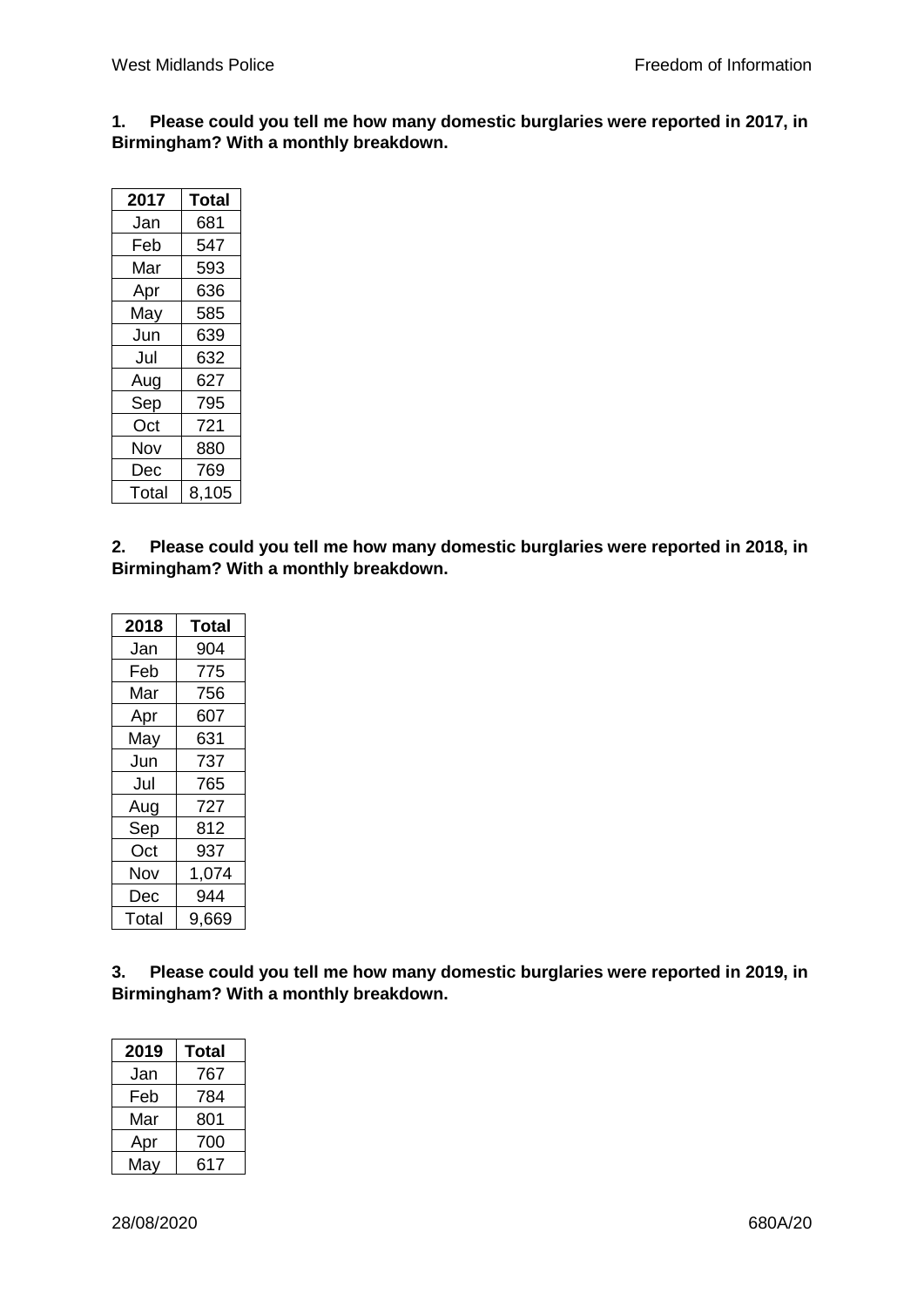| Jun   | 575   |
|-------|-------|
| Jul   | 605   |
| Aug   | 594   |
| Sep   | 598   |
| Oct   | 627   |
| Nov   | 767   |
| Dec   | 829   |
| Total | 8,264 |

**4. Please could you tell me how many domestic burglaries were reported in 2017, in Coventry? With a monthly breakdown.**

| 2017  | <b>Total</b> |
|-------|--------------|
| Jan   | 203          |
| Feb   | 185          |
| Mar   | 175          |
| Apr   | 172          |
| May   | 203          |
| Jun   | 202          |
| Jul   | 199          |
| Aug   | 240          |
| Sep   | 236          |
| Oct   | 260          |
| Nov   | 312          |
| Dec   | 268          |
| Total | 2,655        |

**5. Please could you tell me how many domestic burglaries were reported in 2018, in Coventry? With a monthly breakdown.**

| 2018  | Total |
|-------|-------|
| Jan   | 284   |
| Feb   | 220   |
| Mar   | 236   |
| Apr   | 222   |
| May   | 212   |
| Jun   | 151   |
| Jul   | 214   |
| Aug   | 261   |
| Sep   | 202   |
| Oct   | 271   |
| Nov   | 225   |
| Dec   | 208   |
| Total | 2,706 |